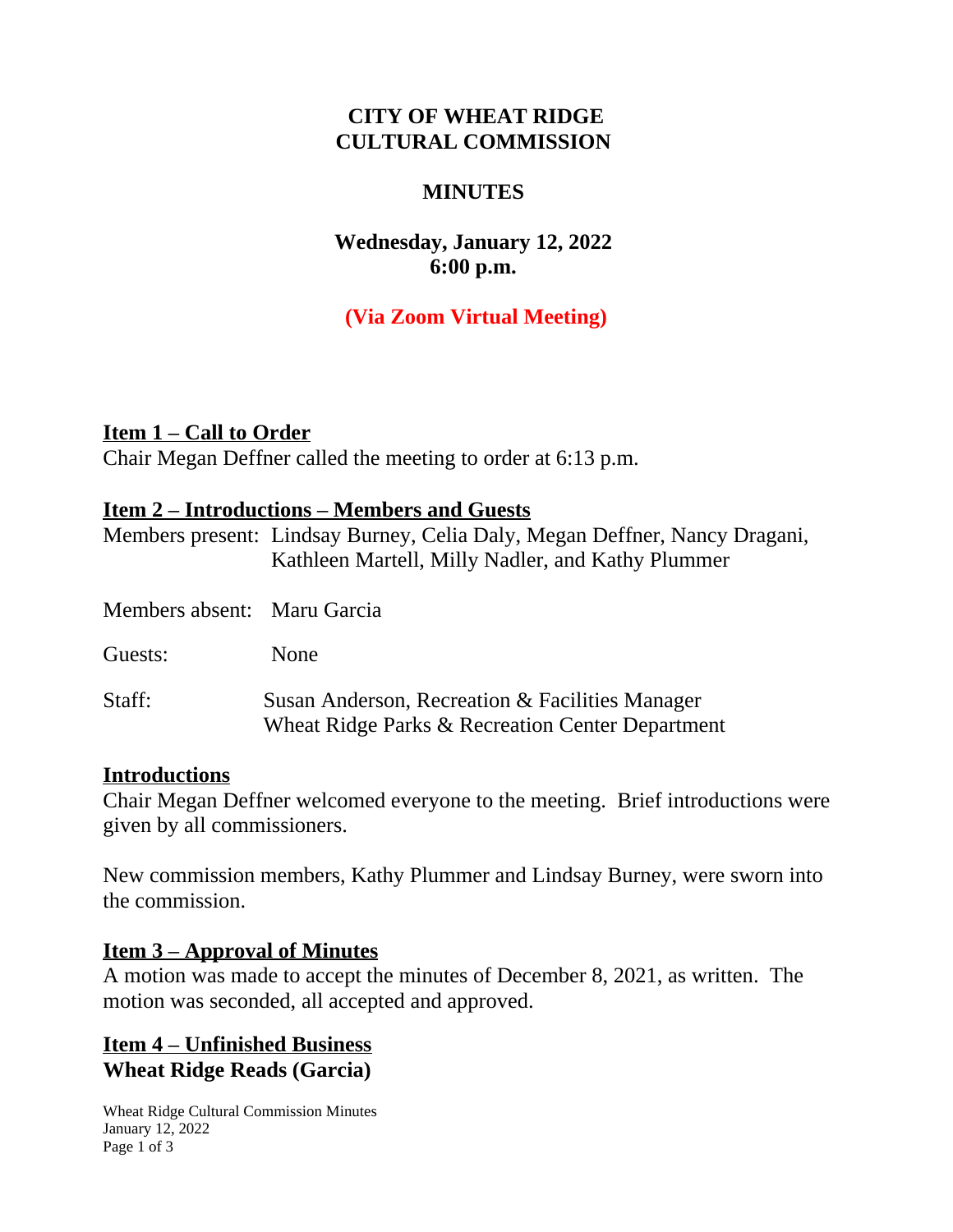The following report was provided in her absence:

- A decision was made to cancel the in-person tours, and only have the virtual Wheat Ridge Reads event
- Wheat Ridge Reads updates will need to be added to the city website

# **Recreation Center Mural Project 2022 (Deffner)**

Chair Deffner provided the following report:

• There are no updates, more to come after the contest closes in February

# **December Arts Drop Event (Deffner)**

Chair Deffner provided the following report:

- Event held in December was a success
- For future events, will need to discuss how to reach folks that are not on social media
- A "lessons learned" document has been created to capture feedback for improvement for future events

# **New Commissioners Update (Deffner)**

Chair Deffner provided the following report:

- The commission still has one vacancy to fill
- Lindsay Burney and Kathy Plummer joined the meeting as new commission members

# **Item 5 – New Business**

- Communications Plan 2022 Discussion
	- $\triangleright$  Objective: Better communication and engage with the Wheat Ridge community around the mission, commission members, events and timelines
	- $\triangleright$  Channels: ?
	- $\triangleright$  Website out of date, needs to be rewritten, Celia takes the lead (is there a structure?)
	- $\triangleright$  (What to include)
		- Who we are
		- Cultural Commission mission
		- $\circ$  Upcoming events & links
		- Past events & projects